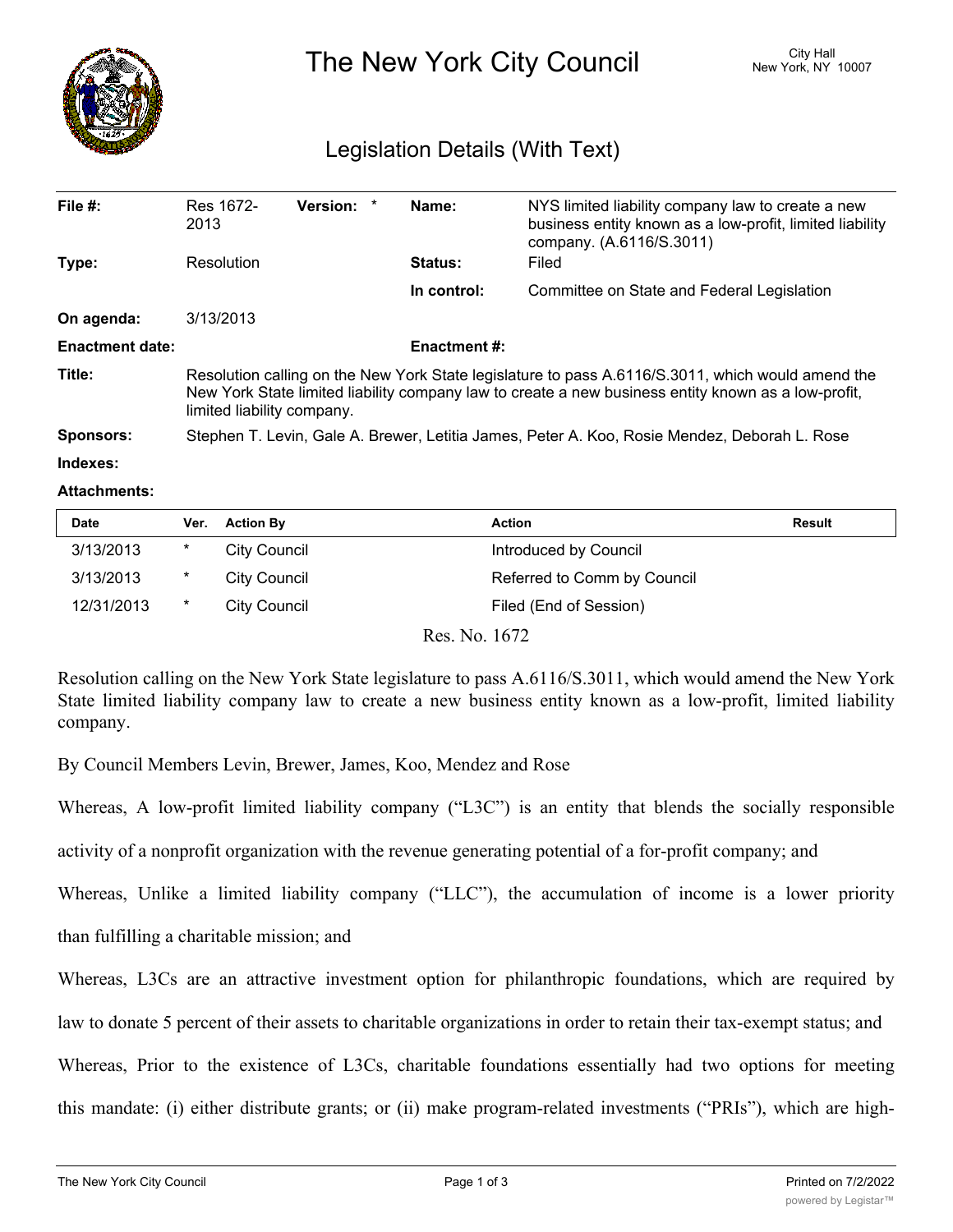## **File #:** Res 1672-2013, **Version:** \*

risk, low-return investments that must have a charitable goal relating to the foundation's mission; and

Whereas, While PRIs, unlike grants, can potentially produce a return on a foundation's investment, many such organizations are hesitant to pursue them in the event that the Internal Revenue Service ("IRS") refuses to recognize the validity of a PRI; and

Whereas, The fundamentally charitable nature of L3Cs may mitigate the risk that a foundation's investment could be determined by the IRS to be anything other than a bona fide PRI, thereby fostering new or increased venture philanthropy in New York State; and

Whereas, If investments in L3Cs are tranched in such a way that the charitable foundations making PRIs would take on the highest risk, more diverse investors could be attracted to the company who would then face lower risks in their investment; and

Whereas, By offering ownership and management rights to a charitable foundation, L3Cs can also allow those foundations to recover their initial investment and possibly even generate profit; and

Whereas, In 2008, Vermont became the first state to pass legislation recognizing L3Cs. Since then, several other states have passed similar legislation including Illinois, Louisiana, Maine, Michigan, North Carolina, Rhode Island, Utah and Wyoming, as well as the territories of the Crow Indian Nation and the Oglala Sioux Tribe; and

Whereas, If passed, A.6116/S.3011, introduced by Assembly Member Brennan and Senator Espaillat, respectively, would allow New York to follow suit, amending the state's limited liability company law to allow for the creation of L3Cs in the state; and

Whereas, Allowing more organizations to acquire L3C designation benefits both the socially responsible organizations that serve the community and the philanthropic foundations looking to support them; now, therefore, be it

Resolved, that the Council of the City of New York calls on the New York State legislature to pass A.6116/S.3011, which would amend the New York State limited liability company law to create a new business